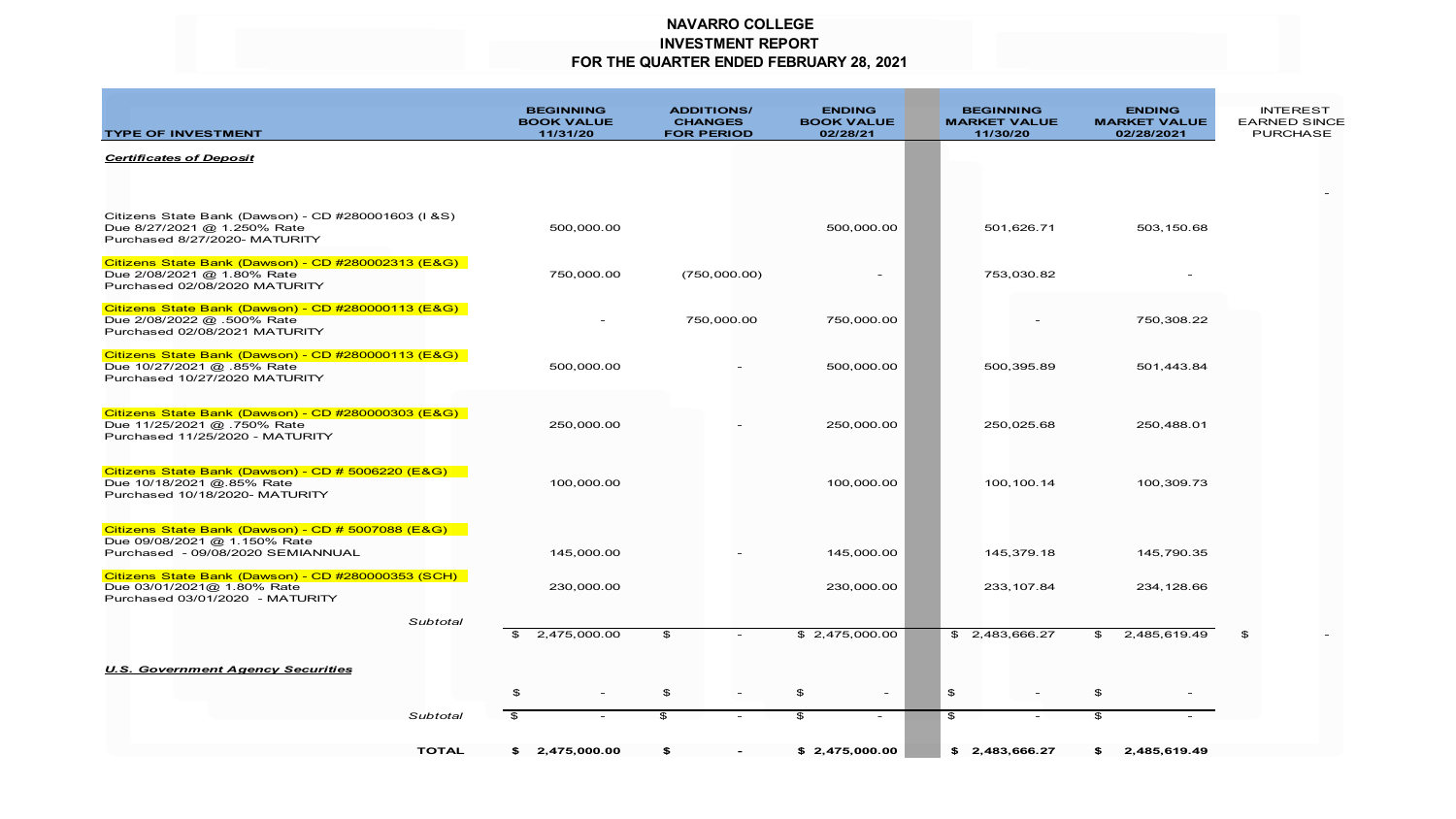#### **NAVARRO COLLEGE INVESTMENT REPORT RECAP** FOR THE QUARTER ENDED FEBRUARY 28, 2021

#### **RECAP OF INVESTMENTS BY FUND**

| <b>TYPE OF INVESTMENT</b>                              |   | <b>ENDING</b><br><b>BOOK VALUE</b><br>08/31/20 | <b>Educational and</b><br><b>General Fund</b> | <b>Debt Service</b><br><b>Fund</b> | <b>Auxiliary</b><br><b>Fund</b> | <b>Agency</b><br><b>Fund</b> | <b>Plant</b><br><b>Fund</b> | <b>Student</b><br><b>Financial</b><br><b>Aid Fund</b> |
|--------------------------------------------------------|---|------------------------------------------------|-----------------------------------------------|------------------------------------|---------------------------------|------------------------------|-----------------------------|-------------------------------------------------------|
| Citizens State Bank (Daw son) - CD #5007088            |   | 145,000.00                                     | 145,000.00                                    |                                    |                                 |                              |                             |                                                       |
| Citizens State Bank (Daw son) - CD #5006220            |   | 100,000.00                                     | 100,000.00                                    |                                    |                                 |                              |                             |                                                       |
| Citizens State Bank (Daw son) - CD# 280000303          |   | 250,000.00                                     | 250,000.00                                    |                                    |                                 |                              |                             |                                                       |
| Citizens State Bank (Daw son) - CD# 280000353          |   | 230,000.00                                     |                                               |                                    |                                 |                              |                             | 230,000.00                                            |
| Citizens State Bank (Daw son) - CD# 280002313          |   | 750,000.00                                     | 750,000.00                                    |                                    |                                 |                              |                             |                                                       |
| Citizens State Bank (Daw son) - CD# 280000313          |   | 500,000.00                                     | 500,000,00                                    |                                    |                                 |                              |                             |                                                       |
| Citizens State Bank (Daw son) - CD# 280001603          |   | 500,000.00                                     |                                               | 500,000.00                         |                                 |                              |                             |                                                       |
|                                                        | Ъ | 2,475,000.00 \$                                | 1,745,000.00 \$                               | 500,000.00 \$                      | $0.00$ \$                       | $0.00$ \$                    | 0.00 S                      | 230,000.00                                            |
| February 28, 2021 Benchmark Rates:                     |   |                                                |                                               |                                    |                                 |                              |                             |                                                       |
| <b>TexStar Local Government Investment Service</b>     |   | 0.0334%                                        |                                               |                                    |                                 |                              |                             |                                                       |
| Rates and market values are from the February 28, 2021 |   |                                                |                                               |                                    |                                 |                              |                             |                                                       |
| The Wall Street Journal                                |   |                                                |                                               |                                    |                                 |                              |                             |                                                       |
| <b>Federal Funds Rate</b>                              |   | 1.6000%                                        |                                               |                                    |                                 |                              |                             |                                                       |
| Treasury Bill - 26 w eeks                              |   | 1.4400%                                        |                                               |                                    |                                 |                              |                             |                                                       |

We, the investment officers of Navarro College District, swear that, to the best of our know ledge, this report displays Navarro College's investment portfolio as of February 28, 2021. We further swear that transactions involving this investment portfolio are in compliance with Navarro College's Investment Policy and Strategy and the provisions of the Public Funds Investment Act, Chapter 2256, and amendments of the Texas Government Code.

Prepared by:

Director of Business Services

4-1-2021 <u>Jerre Home</u>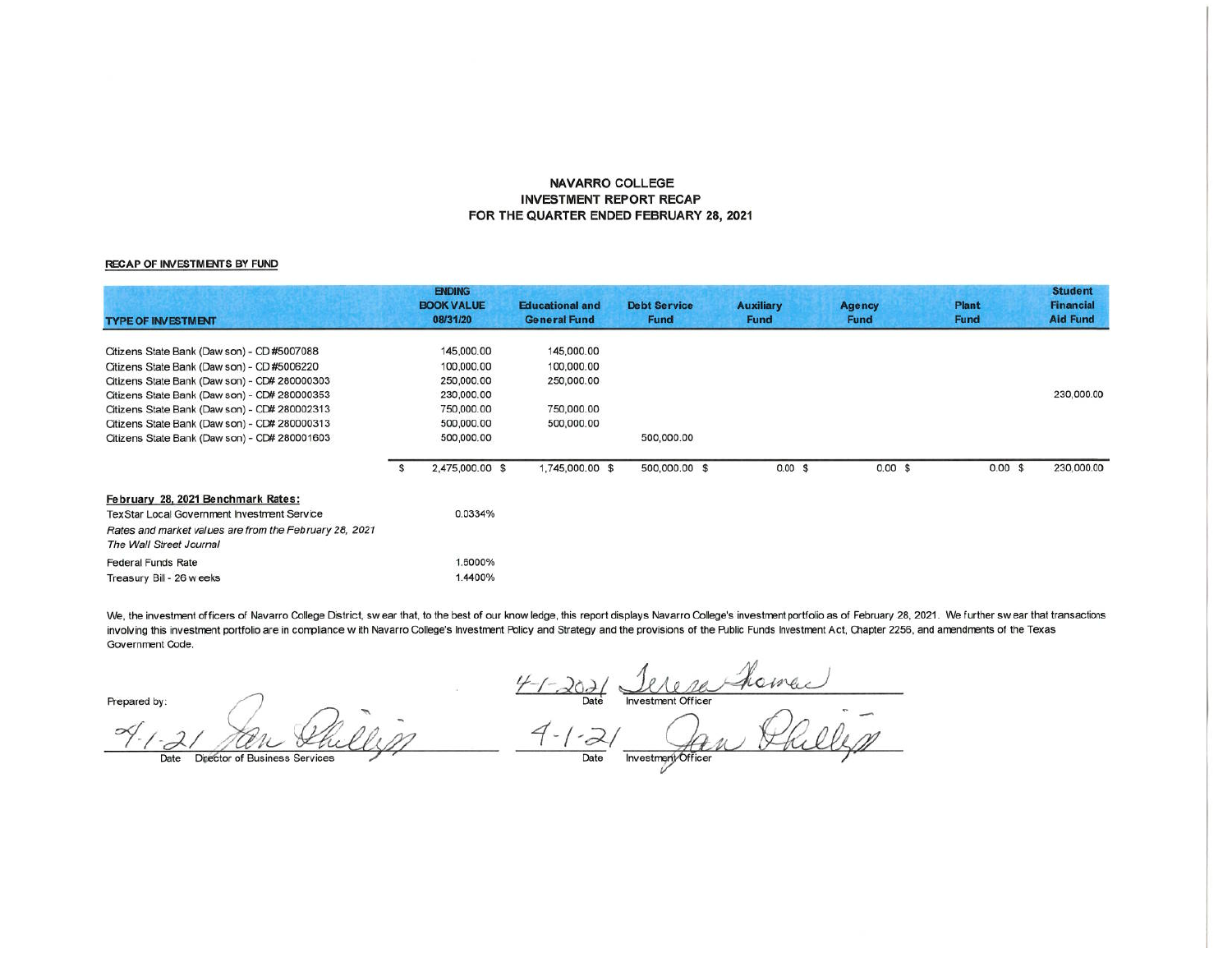## **NAVARRO COLLEGE PLEDGED COLLATERAL BY BANK TO SECURE CASH AND CERTIFICATES OF DEPOSIT FOR THE QUARTER ENDED FEBRUARY 28, 2021**

| <b>Entity</b>                                             | <b>Per Bank</b><br>Cash          | <b>CDs</b>   | <b>Total</b><br><b>Deposits</b> | <b>FDIC</b><br><b>Insurance</b> | Pledged<br><b>Collateral</b> | Type of<br><b>Collateral</b>                                                              |
|-----------------------------------------------------------|----------------------------------|--------------|---------------------------------|---------------------------------|------------------------------|-------------------------------------------------------------------------------------------|
| <b>Prosperity Bank</b><br>Prosperity Bank-Waxahachie      | $$21,990,342.82$ \$<br>11,994.28 | $\sim$       | \$21,990,342.82<br>11,994.28    | 250,000.00<br>\$                | 29,502,135.72<br>\$          | Mortgage backed securities and Government agency issues<br>Included with Propersity Above |
| Citizens National Bank-Waxahachie                         | 20,129.56                        |              | 20,129.56                       | 250,000.00                      |                              |                                                                                           |
| Citizens National Bank-Midlothian<br>Interbank-Midlothian | 10,776.89<br>8,923.52            |              | 10,776.89<br>8,923.52           | 250,000.00                      |                              |                                                                                           |
| Incommons Bank-Mexia                                      | 12,810.86                        |              | 12,810.86                       | 250,000.00                      |                              |                                                                                           |
| Citizens State Bank (Dawson)                              | $\blacksquare$                   | 2,475,000.00 | 2,475,000.00                    | 250,000.00                      | 3,336,463.00                 | Mortgage backed securities                                                                |
|                                                           |                                  |              |                                 |                                 |                              |                                                                                           |
| <b>TOTAL</b>                                              | 22,054,977.93                    | 2,475,000.00 | 24,529,977.93                   | \$1,250,000.00                  | 32,838,598.72                |                                                                                           |